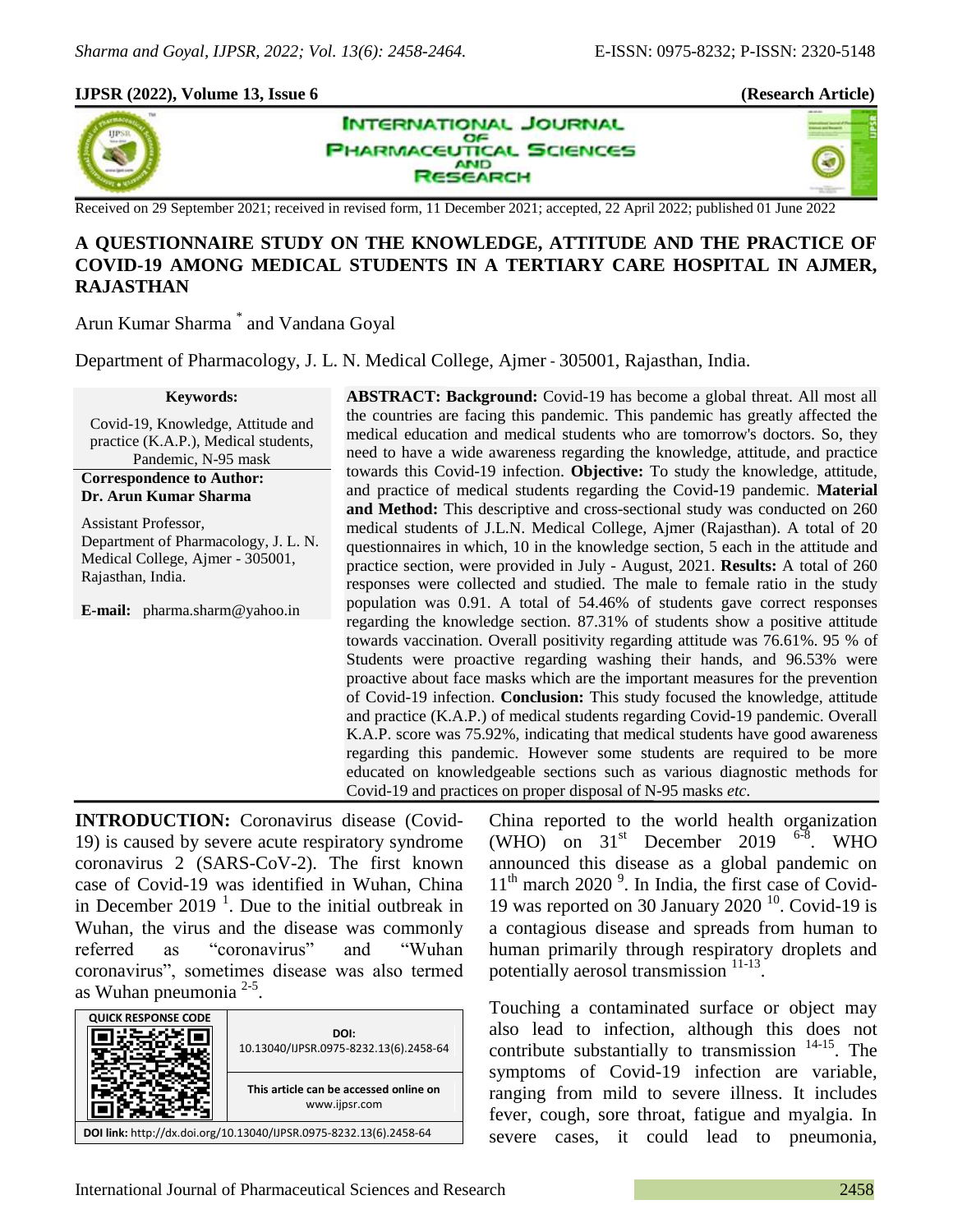respiratory failure, cardiac arrest and death  $16$ . These symptoms are divided into three common clusters *i.e.,* respiratory symptom cluster (cough, sputum, shortness of breath, and fever), musculoskeletal symptom cluster (muscle and joint pain, headache, and fatigue), and digestive symptom cluster (abdominal pain, vomiting, and diarrhoea) <sup>17</sup> . Several testing methods have been developing to diagnose the disease, such as realtime reverse transcription-polymerase chain reaction (rRT-PCR), transcription-mediated amplification (T.M.A.), and reverse transcription loop-mediated isothermal amplification (RT- $LAMP$ )<sup>18</sup>. Many treatments have been proposed to treat patients with Covid-19. To date, only dexamethasone has been shown to be effective in well-conducted clinical trials, including the U.K. recovery trial and the WHO solidarity trial  $19-20$ ; however, the primary treatment is symptomatic which involves the treatment of symptoms, supportive care, isolation and experimental measure. Currently, preventive measures including social distancing, regular hand sensitization, regularly wiping surfaces, quarantining, wearing a face masks, and lockdown are the most effective methods to reduce the virus's spread and its subsequent morbidity and mortality  $^{12, 21-24}$ .

To prevention of Covid-19, several vaccine have been developed and approved and distributed in various countries, which have since initiated mass vaccination campaigns. All this information about Covid-19 and its prevention has been unfolded to the general public via newspapers, social media, radio, T.V. news channels, and posters in the public palace. WHO, Ministry of Health and Family Welfare, govt. of India (MOHFW), local public health authorities, and the medical fraternity are regularly updating information about the disease and its preventive measures <sup>25</sup>.

This outbreak put the entire education system in unprecedented difficult situations. Medical students are the future healthcare force and are at equal risk of getting infected and transmitting this infection to their parents, friends and families, and others. Keeping this in mind Rajasthan government started online education/training not only for these medical students but also for students of other fields, a good step taken by the government to reduce further transmission of this outbreak.

Therefore, their perceptions and behaviours were posited to be greatly affected by the pandemic, which needs to be explored. It becomes important to understand how much they know about this novel coronavirus, how they feel about this outbreak, and what all preventive measures they are practicing. Keeping all this in mind, the present study is designed.

**Objective:** To understand the knowledge, attitude, and practice of medical students regarding the Covid-19 pandemic.

# **MATERIAL & METHOD:**

**Source of Data:** Undergraduate medical students studying in J.L.N. Medical College & Associated Group of Hospitals, Ajmer (Rajasthan).

**Protocol:** This was a descriptive and crosssectional study. It was conducted after obtaining approval from the institutional ethics committee (approved on 13/07/2021). The approval letter was dispatched on 04/09/2021 wide order no. 1800/Acad – III/MCA/2021.

**Sample size:** Sample size was calculated by using a confidence level of 95%, the margin of error 5%, response distribution of 50 %, and population size of 750. We obtained several 255 for convince a total of 260 medical students were included in this study.

**Methodology:** Present study was performed only after obtaining approval from the institutional ethics committee and consent from participants. Initially, as the government allowed the online classes for  $I<sup>st</sup>$  & II MBBS as a preventive measure for COVID-19. Later on, after a decline in a number of Covid cases and unlock was started, the Government allowed offline classes for MBBS students in phase-wise manner *i.e* first for final MBBS then second and Ist MBBS students. Present study subjects (medical student) was provided a set of a questionnaire related to knowledge, attitude and practice (K.A.P.) regarding the Covid-19 pandemic through google form and printed form as they are convenient. A questionnaire set was provided in the month of August 2021 and September 2021. A Google form link was sent to all participating medical students of J.L.N. Medical College, Ajmer. Questionnaire content was validated by the departmental research committee.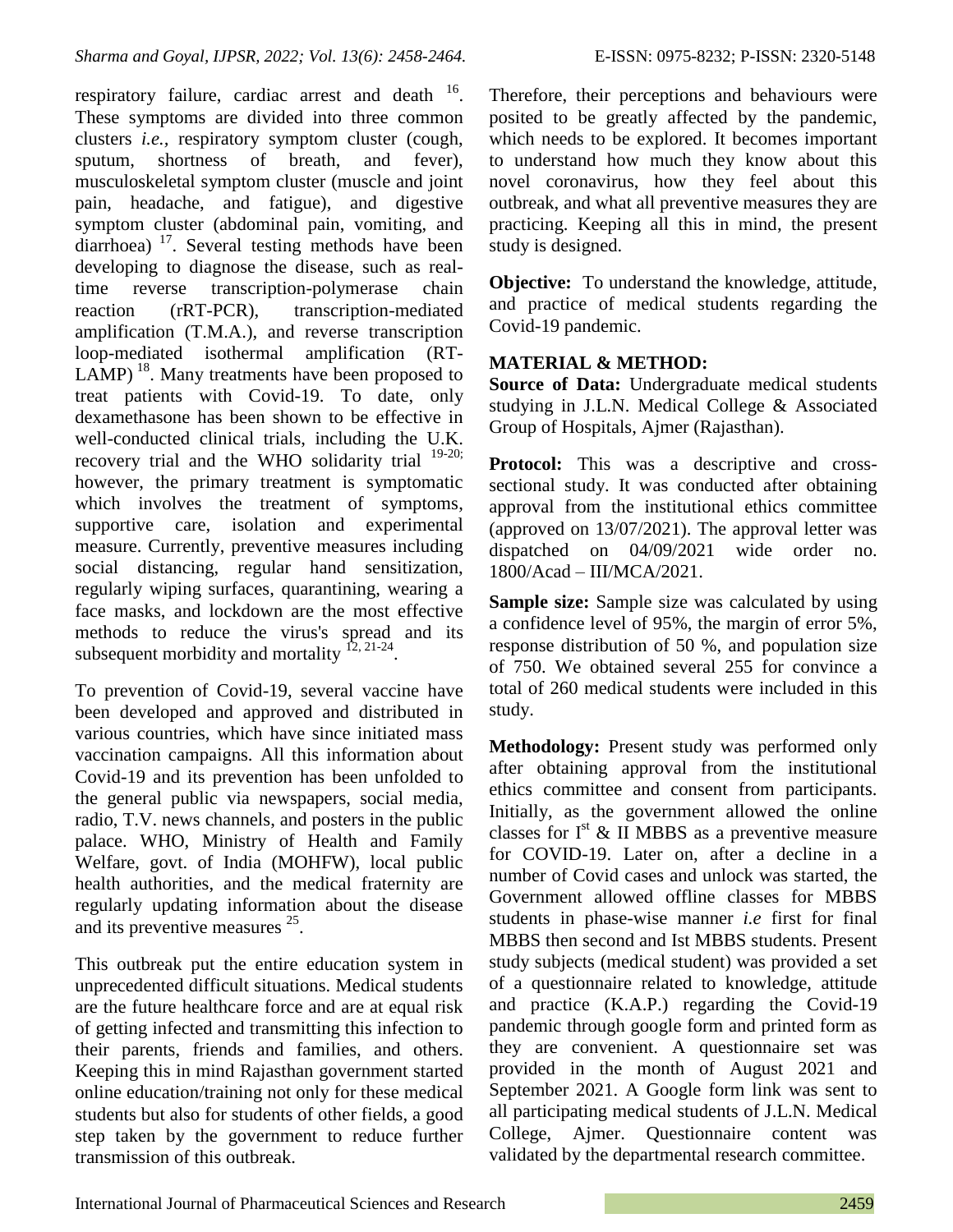A common scoring method was used for this K.A.P. Questionnaire as follows:

**In Knowledge Section:** 1 point for correct and 0 for incorrect option.

**In Attitude Section:** 2 points for positive, 1 point for neutral, and 0 points for negative option.

**In Practice Section:** 2 points for proactive, 1 point for neutral, and 0 points for passive option. There are 10 questionnaires in the knowledge section, 5 each in the attitude section and practice section. The score ranges were 0-10 each for the knowledge, attitude, and practice section and 0-30 for total K.A.P.

**Statistical Analysis:** All data were entered in an M.S. Excel spreadsheet. The categorical variable was expressed as frequency and percentage. Data were analyzed by using appropriate statistical tests or using Epi info software.

**RESULTS:** A total of 260 responses were received and studied. Results are shown in tabulated from **Tables 1** to **4**.

**Demographic Characteristics** of the participants are shown in **Table 1.** All the participants were in age group of 17-26 years. Maximum numbers (51.54 %) belong to 17-20 years age group, and the minimum were in 24-26 years age group (2.31 %). The mean age was  $20.546 \pm 1.509$  years. Of 260 medical students, the male to female ratio was 0.91.

**TABLE 1: DEMOGRAPHIC CHARACTERISTICS OF THE RESPONDENTS**

| <b>Measures</b>  | No. of              | Percents of         |  |  |
|------------------|---------------------|---------------------|--|--|
|                  | <b>Participants</b> | <b>Participants</b> |  |  |
| <b>Age Group</b> |                     |                     |  |  |
| $17 - 20$        | 134                 | 51.54               |  |  |
| $21 - 23$        | 120                 | 46.15               |  |  |
| $24 - 26$        | 6                   | 2.31                |  |  |
| Gender           |                     |                     |  |  |
| Male             | 124                 | 47.69               |  |  |
| Female           | 136                 | 52.31               |  |  |

Knowledge-Based Questionnaires are discussed in **Table 2**. It is evident from this table that almost all participants (no. - 253) heard about Covid-19. 95.38% knew that the novel coronavirus is transmitted mainly through respiratory droplets and close contacts. 94.23% of students correctly responded regarding the main clinical symptoms of Covid-19. 35.38% gave correct responses regarding official names for coronavirus disease, *i.e.,* Covid-19 and SARS –CoV issued by WHO. 90.38% of students were not aware of the names of diagnostic methods to diagnose the covid-19. 33.46% knew the correct date of reporting of the first case of Covid-19 in India. 96.54% responded correctly about the first known case of this disease from, *i.e.,* Wuhan (China). 36.15% of participants correctly respond about the incubation period of Covid-19. Only 22.31% responded with correct answers about the system affected by Covid-19. 75.77% of students did not know the date on which WHO confirmed human to human transmission of this disease. Overall, 54.46% gave a correct responses to the knowledge based questionnaire, whereas 45.54% lacked this awareness regarding knowledge of Covid-19.

**Table 3** shows the attitude of students towards this disease. 35.39% of students show a positive attitude regarding being scared of doing their hospital/college work. Most the students (95%) think that this pandemic has impacted their studies. They (85%) believe that this Covid-19 pandemic will be controlled by using standard and isolation precautions gave by WHO and the Ministry of health and family welfare, govt. of India. 80.38% show a positive attitude towards their pets when they suspect flu-like symptoms. 87.31% were positive for vaccinations to the prevention this pandemic. Overall, 76.61 % of participants have a positive attitude, 8.62% have a neutral, and 14.77% possess a negative attitude regarding this pandemic. Practice related to Covid-19 was assessed by 5 questionnaires which are described in **Table 4**. 96.53% of students were proactive with face masks when they are outside or in public places. 63.08 % of students discard N-95 / triple layered masks properly after use. 96.54 % of participants indicate proactive when they get Covid-19 infection. 95% of students are proactive regarding washing their hands when they come from hospital/college/public places. 86.54% indicate proactive regarding covering their mouth and face when they cough. Overall, 87.54% show proactive practice, 9.69% neutral and 2.77 % negative practice regarding this Covid-19. Overall K.A.P. score was 75.92 %, indicating that medical students have good awareness regarding this pandemic.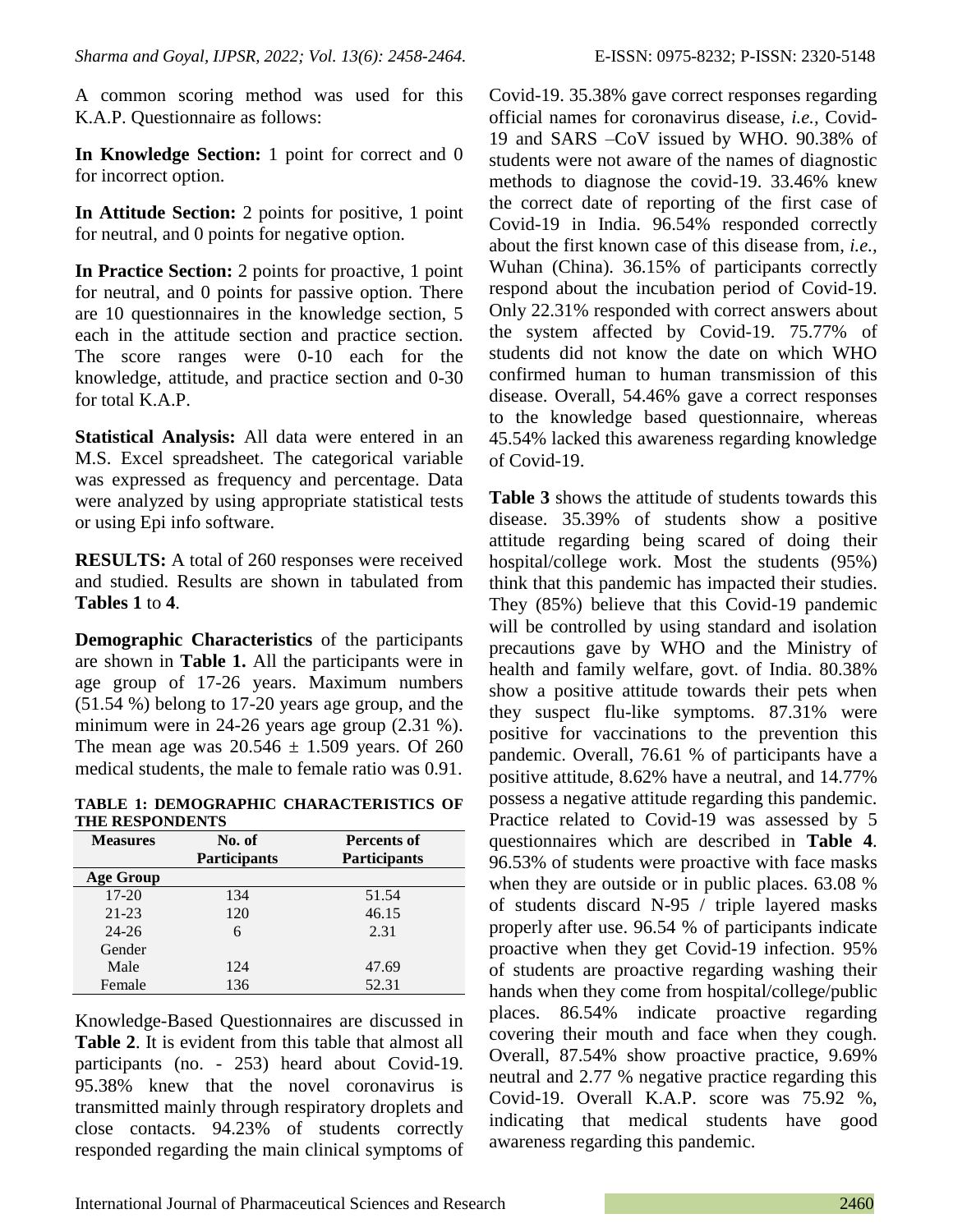## **TABLE 2: RESPONSE TO KNOWLEDGE-BASED QUESTIONS**

| <b>Questions with options</b>                                                   |          | <b>Correct</b> |          | <b>Incorrect</b> |  |
|---------------------------------------------------------------------------------|----------|----------------|----------|------------------|--|
|                                                                                 | response |                | response |                  |  |
|                                                                                 | No.      | $\frac{0}{0}$  | No.      | $\frac{0}{0}$    |  |
| Q.1. Did you heard about COVID-19?                                              | 253      | 97.31          | 7        | 2.69             |  |
| $(A)$ Yes<br>$(B)$ No                                                           |          |                |          |                  |  |
| Q. 2. Novel Corona virus transmission occurs mainly through-                    | 248      | 95.38          | 12       | 4.62             |  |
| (A) Respiratory droplets and close contact                                      |          |                |          |                  |  |
| (B) Water                                                                       |          |                |          |                  |  |
| (C) Touching a contaminated surface or object                                   |          |                |          |                  |  |
| (D) Food                                                                        |          |                |          |                  |  |
| Q. 3. What are the main clinical symptoms of $COVID - 19$ ?                     | 245      | 94.23          | 15       | 5.77             |  |
| (A) Fever and dry cough                                                         |          |                |          |                  |  |
| (B) Vomiting and loose stool                                                    |          |                |          |                  |  |
| (C) Eye congestion                                                              |          |                |          |                  |  |
| (D) Stuffy and runny nose                                                       |          |                |          |                  |  |
| Q. 4. Official name for corona virus disease i.e COVID – 19 and SARS – CoV-2 92 |          | 35.38          | 168      | 64.62            |  |
| were issued by WHO on-                                                          |          |                |          |                  |  |
| (A) 11 December 2019<br>(B) 11 January 2010                                     |          |                |          |                  |  |
| $(C)$ 11 February 2020<br>(D) 11 March 2020                                     |          |                |          |                  |  |
| Q. 5. The standard diagnostic method to diagnose the COVID – $19:$ –            | 25       | 9.62           | 235      | 90.38            |  |
| $(A)$ rRT-PCR<br>$(B)$ TMA                                                      |          |                |          |                  |  |
| $(C)$ R.T. $-LAMP$<br>(D) All of the above                                      |          |                |          |                  |  |
| Q. 6. First case of covid $-19$ in India was reported on-                       | 87       | 33.46          | 173      | 56.54            |  |
| (B) 20 January 2020<br>(A) 15 January 2020                                      |          |                |          |                  |  |
| (C) 25 January 2020<br>(D) 30 January 2020                                      |          |                |          |                  |  |
| Q. 7 The first known case of $COVID - 19$ from-                                 | 251      | 96.54          | 9        | 3.46             |  |
| $(A)$ London $(UK)$<br>(B) Mumbai (India)                                       |          |                |          |                  |  |
| (C) Wuhan (China)<br>(D)Moscow (Russia)                                         |          |                |          |                  |  |
| Q. 8. What is the incubation period of covid -19?                               | 94       | 36.15          | 166      | 63.85            |  |
| $(A)$ 1 -3 days<br>$(B)$ 3 -7 days                                              |          |                |          |                  |  |
| (D) $1 - 14$ days<br>$(C)$ 7 -14 days                                           |          |                |          |                  |  |
| Q. 9. Which system is affected by covid $-19 -$                                 | 58       | 22.31          | 202      | 77.69            |  |
| (A) Respiratory system<br>(B) Cardiovascular system                             |          |                |          |                  |  |
| (C) Gastrointestinal system<br>(D) All of the above                             |          |                |          |                  |  |
| Q. 10. WHO confirmed human-to-human transmission by-                            | 63       | 24.23          | 197      | 75.77            |  |
| $(A) 5$ Jan 2020<br>(B) 10 Jan 2020                                             |          |                |          |                  |  |
| (C) 15 Jan 2020 (D) 20 Jan 2020                                                 |          |                |          |                  |  |
| Total                                                                           | 1416     | 54.46          | 1184     | 45.54            |  |

### **TABLE 3: RESPONSE TO ATTITUDE-BASED QUESTIONS**

| Q. no. | <b>Questions with options</b>                                       | <b>Responses</b> |                |                 |
|--------|---------------------------------------------------------------------|------------------|----------------|-----------------|
|        |                                                                     | Positive (No.    | <b>Neutral</b> | <b>Negative</b> |
|        |                                                                     | and $\%$ )       | $(No. and \%)$ | $(No. and \%)$  |
|        | Are you scared of doing your hospital/college work $-$              | $92(35.39\%)$    | 23 (8.85%)     | 145             |
|        | $(A)$ Yes $(B)$ No $(C)$ I don't know                               |                  |                | (55.76%)        |
| 2      | Do you think this pandemic has impacted your study/ practice?       | 247 (95 %)       | $3(1.15\%)$    | 10              |
|        | $(A) Yes$ $(B) No$ $(C) Idon't know$                                |                  |                | $(3.85\%)$      |
| 3      | Do you think that this Covid-19 pandemic situation will be          | 221 (85 %)       | 20             | 19              |
|        | controlled by using standard and isolation precaution given by      |                  | $(7.7\%)$      | $(7.3\%)$       |
|        | WHO and Ministry of health & family welfare, etc.                   |                  |                |                 |
|        | $(A) Yes$ $(B) No$ $(C) I don't know$                               |                  |                |                 |
| 4      | If you suspect flu like symptoms, what's your attitude towards your | (80.38)<br>209   | 39             | 12              |
|        | pets or animals –                                                   | $\%$ )           | (15%)          | $(4.62\%)$      |
|        | (A) Avoid contact with them                                         |                  |                |                 |
|        | $(B)$ I don't know                                                  |                  |                |                 |
|        | (C) I will spend time with them                                     |                  |                |                 |
| 5      | Do you agree that vaccinations for COVID-19 will be helpful for     | 227<br>(87.31)   | 27             | 6               |
|        | prevention of this pandemic?                                        | $%$ )            | $(10.38\%)$    | $(2.31\%)$      |
|        | $(A)$ Yes $(B)$ No $(C)$ I don't know                               |                  |                |                 |
|        | Total                                                               | 76.61 %          | 8.62 %         | 14.77 %         |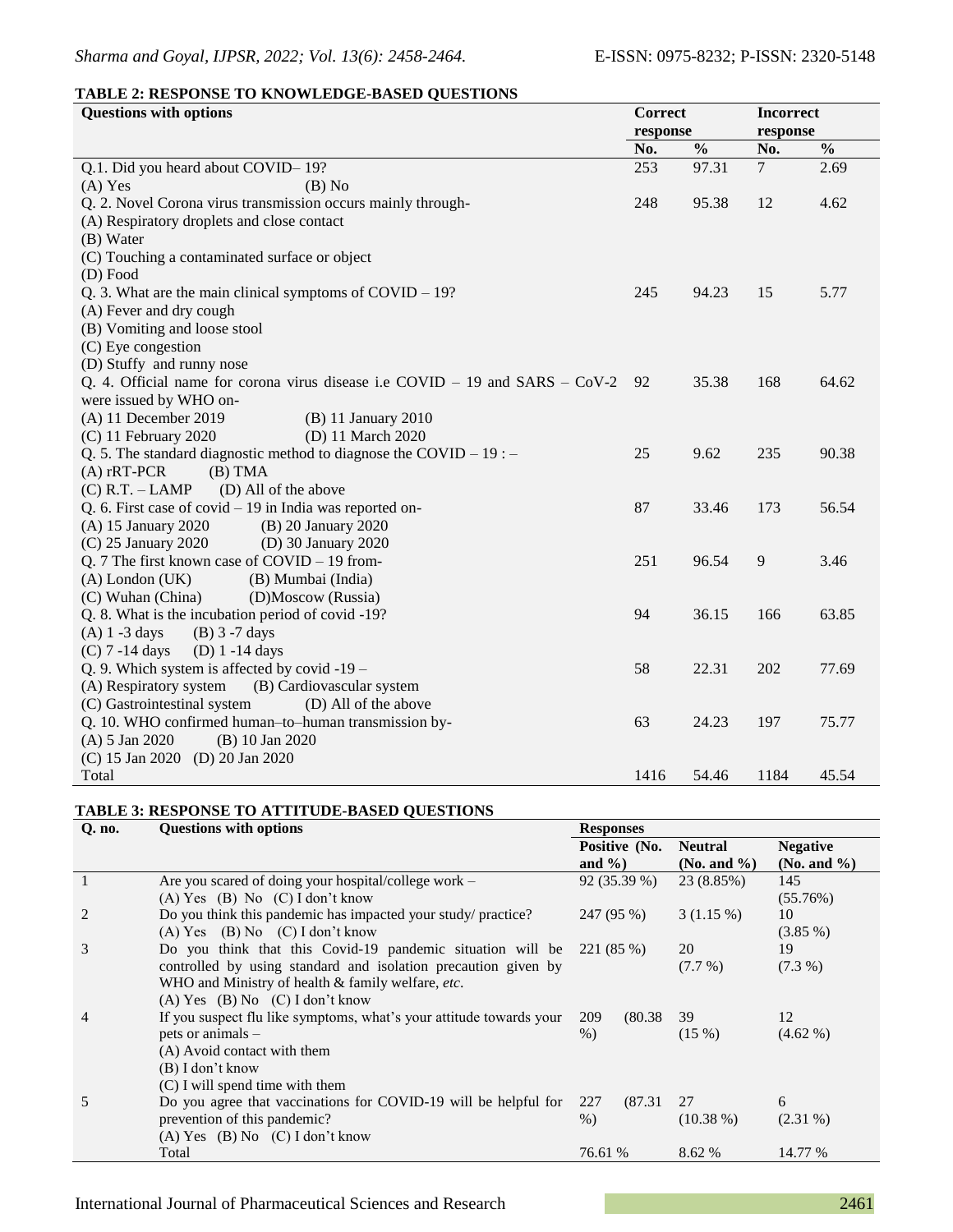| Q. no.         | <b>Questions with options</b>                                                                      | <b>Responses</b> |                |                |
|----------------|----------------------------------------------------------------------------------------------------|------------------|----------------|----------------|
|                |                                                                                                    | <b>Proactive</b> | <b>Neutral</b> | <b>Passive</b> |
| $\overline{1}$ | Do you wear face mask when you are at outside and/or in $251 (96.53 %)$                            |                  | $5(1.92\%)$    | $4(1.52\%)$    |
|                | public places –                                                                                    |                  |                |                |
|                | (A) Always                                                                                         |                  |                |                |
|                | (B) Sometimes                                                                                      |                  |                |                |
|                | $(C)$ Never                                                                                        |                  |                |                |
| 2              | Do you properly discard N-95 / triple layered mask after $164 (63.08%)$ 82 (31.54 %)               |                  |                | 14 (5.38)      |
|                | uses?                                                                                              |                  |                |                |
|                | (A) Always                                                                                         |                  |                |                |
|                | (B) Sometimes                                                                                      |                  |                |                |
|                | $(C)$ I don't know                                                                                 |                  |                |                |
| 3              | What would you do if you had covid -19 infection -                                                 | 251 (96.54 %)    | 2(0.77%)       | 7(2.69%)       |
|                | Report to the community and follow guidelines issued by                                            |                  |                |                |
|                | the Ministry of health & family welfare govt. of India.<br>I don't know what to do.                |                  |                |                |
|                |                                                                                                    |                  |                |                |
| 4              | I live with my family                                                                              |                  | $9(3.46\%)$    | $4(1.54\%)$    |
|                | Do you wash your hands after coming from a 247 (95 %)<br>hospital/college or another public place? |                  |                |                |
|                | (A) Always                                                                                         |                  |                |                |
|                | (B) Sometimes                                                                                      |                  |                |                |
|                | $(C)$ Never                                                                                        |                  |                |                |
| 5              | Do you cover your mouth and nose with a tissue $225(86.54\%)$                                      |                  | 28 (10.77 %)   | $7(2.69\%)$    |
|                | handkerchief or elbow while coughing?                                                              |                  |                |                |
|                | (A) Always                                                                                         |                  |                |                |
|                | (B) Sometimes                                                                                      |                  |                |                |
|                | $(C)$ Never                                                                                        |                  |                |                |
|                | Total                                                                                              | 87.54 %          | 9.69 %         | 2.77 %         |

### **TABLE 4: RESPONSE TO PRACTICE-BASED QUESTIONS**

**DISCUSSION:** Covid-19 is a global pandemic. All most all the countries are fighting this disease. Medical students are future doctors; being a part of the future healthcare force, it is essential to be well aware of Covid-19 disease. In case of an emergency and shortage of healthcare workers, medical students are the first priority option to be a consideration for fighting this Covid-19 infection. So, therefore it is essential to know their knowledge, attitude, and practice about Covid-19. Many studies were carried to assess the Covid-19 – knowledge, attitude, and practice (K.A.P.) among medical students worldwide. Adequate knowledge, attitude, and practice can help to prevent in further transmission of this disease. Therefore we done a cross-sectional study on medical students of J.L.N. Medical College, Ajmer; a tertiary care center in Rajasthan.

In our study, 36.15% of medical students were aware of the incubation period of coronavirus. Ambika Sharma *et al.* found that 88.5% of students correctly answered about the incubation period of 1-14 days <sup>25</sup> . Bhagavathula AS *et al.* conducted a similar study, which showed 33% of healthcare workers acquired knowledge about this disease <sup>26</sup>.

One another study found that 29.2% of healthcare workers were aware of the incubation period. $27 \text{ In}$ our study, 95.38% know that modes of transmission are respiratory droplets and close contacts. Our results regarding knowledge of the mode of transmission are akin to a study done by Ambika Sharma and Taghrir et al. <sup>25, 28</sup>. Students (94.23%) were aware of the main clinical symptoms of Covid-19, *i.e.,* fever and dry cough. These findings were comparable to studies done by Ambika Sharma, Taghrir *et al.* and Hamed Alzoubi *et al.* 25, 28, 29 77.69% did not know that besides the respiratory system, Covid -19 infections can affect other body systems also, *i.e.,* the gastrointestinal system, cardiovascular system, *etc*. In our study, most students (76.61%) had an overall a good positive attitude.

Most of them feel that this pandemic is dangerous and affecting their study and hospital/college work. 85% of students believe that the Covid-19 pandemic situation will be controlled by using standard and isolation precautions given by WHO and the Ministry of health and family welfare, Govt. of India. 87.31 % of participants believe that Covid vaccination will also be helpful for the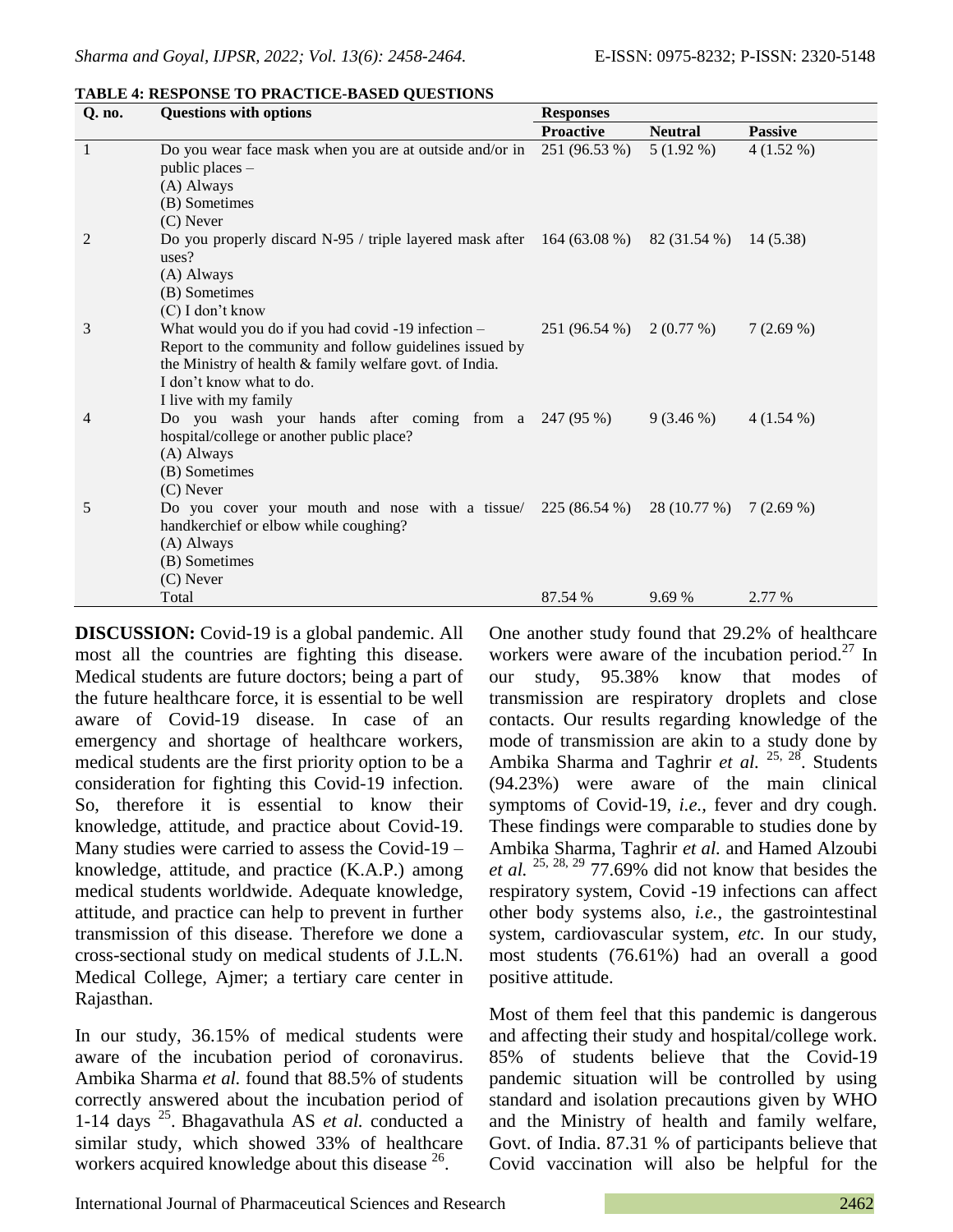prevention of this pandemic. These findings were akin to a study carried out by Ambika Sharma, Huynh Giao, *et al.* and Alzoubi H *et al.* 25, 29, 30. In the present study, we also looked into practices adopted by medical students in their routine life. The majority of participants had good proactive regarding the use of face masks and their proper disposal after use.

95% of participants had proactive in washing their hands when they came from a hospital/college or another public place. They also proactively cover their mouth and nose with a tissue/handkerchief or elbow while coughing. Similar findings were observed in other studies  $25, 28, 29, 31$ .

Overall our study participants showed good knowledge, a positive attitude, and proactive practice regarding the prevention of this pandemic. The main limitation of this study was that it was a single-center study. The results of the present study cannot truly represent the knowledge, attitude, and practice of medical students worldwide; hence, much needs to carry further such type of study in other medical colleges also.

**CONCLUSION:** From the present study, it can be concluded that medical students showed good basic information (knowledge), possessed a positive attitude, and presented proactive practice toward this Covid-19 infection. However, a small part of the study participants is required to be more educated on the knowledge of the diagnostic methods for Covid-19 and properly dispose of N-95/triple layered mask after use.

**ACKNOWLEDGEMENT:** Authors are very grateful and sincere thank the departmental staff members and students of J. L. N. Medical College, Ajmer, Rajasthan (India), for their immense corporation.

### **CONFLICT OF INTEREST:** None

### **REFERENCES:**

- 1. Page J, Hinshaw D and McKay B: In Hunt for Covid-19 Origin, Patient ZeroPoints to Second Wuhan Market – The man with the first confirmed infection of the new coronavirus told the WHO team that his parents had shopped there. The Wall Street Journal Retrieved 2021; 27.
- 2. McNeil DG: Wuhan coronavirus looks increasingly like a pandemic, experts say. The New York Times ISSN 0362-

4331. Retrieved 4 April 2020. //www.worldcat.org/issn/0362-4331).

3. Griffiths J: Wuhan coronavirus deaths spike again as outbreak shows no signs of slowing. CNN. Retrieved 4 April 2020. (https://www.cnn.com/2020/02/05/asia/wuhan-

coronavirus-update-death-toll-spike-intl-hnk/index.html).

- Jiang S, Xia S, Ying T and Lu L: A novel coronavirus (2019-nCoV) causing pneumonia-associated respiratory syndrome. Cellular & Molecular Immunology 2020; 17(5): 554. doi: 10.1038/s41423-020-0372-4.
- 5. Chan JF, Yuan S, Kok KH, To KK, Chu H and Yang J: (February 2020). "A familial cluster of pneumonia associated with the 2019 novel coronavirus indicating person-to-person transmission: a study of a family cluster. Lancet 395(10223): 514–523. doi: 10.1016/S0140- 6736(20)30154-9.
- 6. Deng SQ and Peng HJ: Characteristics of and public health responses to the coronavirus disease 2019 outbreak in China. J Clin Med 2020; 9(2): 575.
- 7. WHO. COVID-19 Public Health Emergency of International Concern (PHEIC) – Global research and innovation forum; February 12, 2020. Available from: https://www.who.int/publica tions/m/item/covid-19 public-health-emergency-of-international- concern- (pheic)-global-research-and-innovation-forum.
- 8. Li Q, Guan X and Wu P: Early transmission dynamics in Wuhan, China, of novel coronavirus-infected pneumonia. N Engl J Med 2020; 382(13): 1199–1207.
- 9. WHO. Coronavirus disease (COVID-2019). Available from: https://www.who.int/emergencies/diseases/novelcoronavirus -2019. Accessed January 11, 2021.
- 10. Perappadan and Bindu Shajan: (30 January 2020). India's first coronavirus infection confirmed in kerala. The Hindu ISSN 2021; 097 –751.
- 11. WHO. Modes of transmission of virus causing COVID-19: implications for IPC precaution recommendations. Scientific Brief 29 March 2020. Available from: https://www.who.int/news-room /commentaries/detail/modes-of-transmission-of-viruscausing- covid-19-implications-for-ipc-precautionrecommendations.
- 12. Pradhan D, Biswasroy P, Kumar Naik P, Ghosh G and Rath G: A review of current interventions for COVID-19 prevention. Arch Med Res 2020; 51(5): 363–374.
- 13. Klompas M, Baker MA and Rhee C: Airborne transmission of SARS-CoV-2: theoretical considerations and available evidence. JAMA 2020; 324(5): 441–442.
- 14. C.D.C. (11 February 2020). Scientific Brief: SARS-CoV-2 Transmission. Centers for Disease Control and Prevention. (https://www.cdc.gov/coro navirus/2019 ncov/science/science-briefs/sars-cov-2-transmission.html).
- 15. "Transmission of COVID-19". www.ecdc.europa.eu. (https://www.ecdc.europa.eu/en/covid-19/latestevidence/transmissi on)
- 16. Chen N, Zhou M and Dong X: Epidemiological and clinical characteristics of 99 cases of 2019 novel coronavirus pneumonia in Wuhan, China: a descriptive study. Lancet 2020; 395 (10223): 507–513.
- 17. Clinical characteristics of COVID-19. European Centre for Disease Prevention and Control. Retrieved 29 December 2020. (https://www.ecdc.europa.eu/en/covid-19/latestevidence/cli nical).
- 18. Li C, Zhao C and Bao J: Laboratory diagnosis of coronavirus disease – 2019 (Covid -19). Clinica Chimica Acta. International Journal of Clinical Chemistry 2020; 510: 35-46.